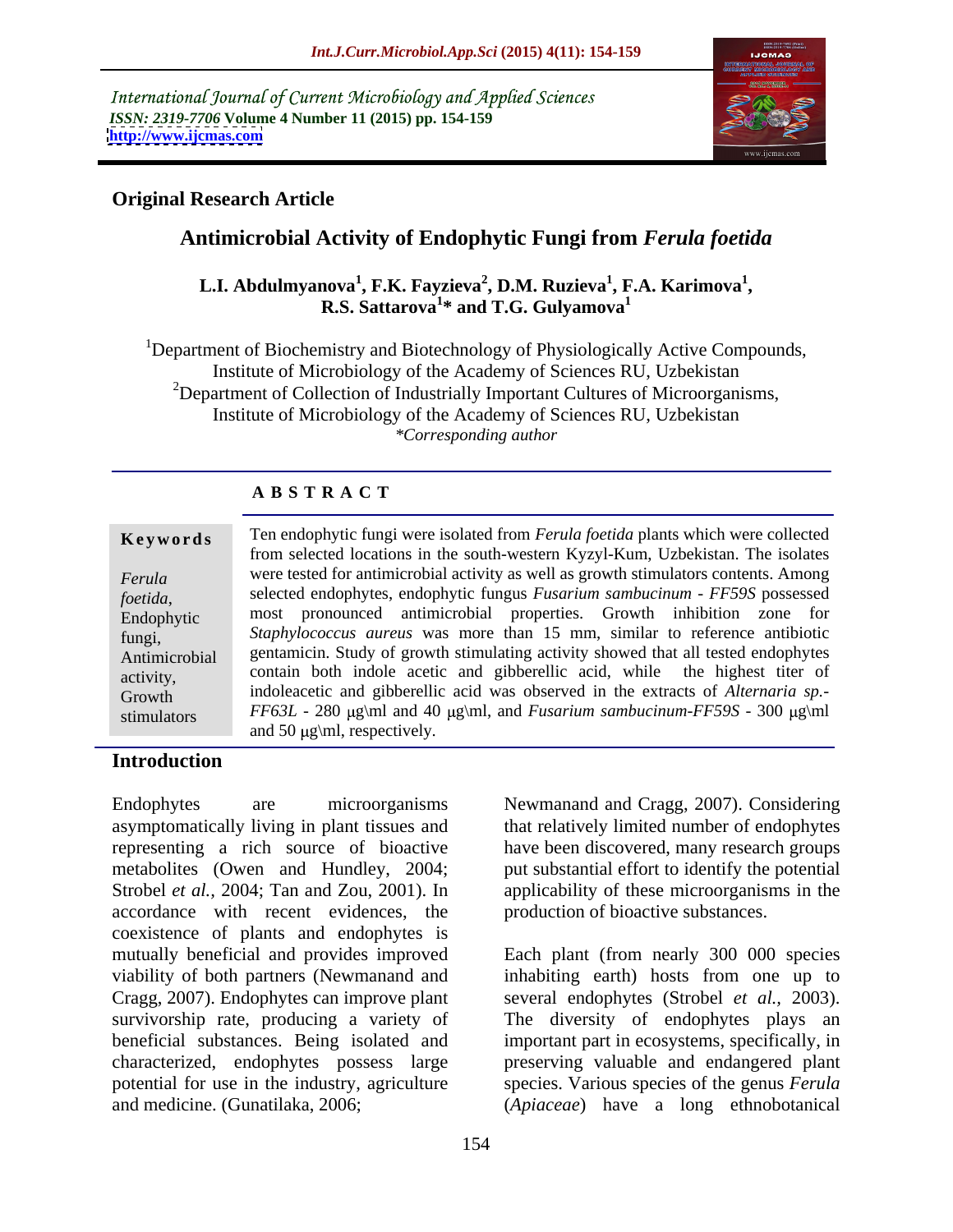history, since for many centuries these plants were used in biomedical applications. for 7–14 days at 28°C. Different mycelia Avicenna applied fetid gum to restore body's growing out of the segments were sub defenses and in the treatment of infectious, cultured and individually maintained on ocular, neuropsychiatric and skin diseases. antibiotics-free Czapek-Dox-agar medium. Many biological characteristics of this genus Colony morphology and growth and spore as cytotoxicity, antibacterial, antiviral and formation of the isolates were then studied anti-inflammatory properties are due to a complex composition of bioactive secondary metabolites (as coumarins, **Endophytic fungi identification:** Isolated phenylpropanoids and sesquiterpenes) strains were identified by classical methods contained in the plants (Dall'Acqua *et al.,* on the basis of morphology using pertinent 2011; Nazari and Iranshahi, 2011). monographs (Litvinov, 1967). Isolated Considering the diverse biological properties strains were deposited at the Institute of of substances obtained from the genus Microbiology of the Uzbekistan Academy of *Ferula* plants and unprecedented interest in the use of natural products as a new temperature  $(4-5^{\circ}C)$ . generation of therapeutic agents, these plants' endophytic fungi are of interest as an **Fermentation and extraction:** To alternative source of similar bioactive accumulate biomass for further extraction compounds. This paper presents the first and determination of biological activity, data on the fetid gum's endophytic fungi endophytes were grown by submerged growing on the territory of Uzbekistan. fermentation in 500 ml flasks containing 200

*foetida* plants were collected in April 2014 separate the filtrate from the mycelia. on the territory of the south-western and preserved at  $+4^{\circ}$ C temperature. Plant **of endophytic fungi:** To determine the samples were identified and stored in a **anti-** and anti- and anti- and activities. samples were identified and stored in a

containing Czapek-Doxagarized medium with 50 mg/ml chlortetracycline and 250 mg/ml streptomycin sulfate to inhibit

bacterial growth. The plates were incubated on Czapek-Dox-agar medium.

Sciences where they were maintained at low temperature  $(4-5^{\circ}C)$ .

**Materials and Methods** Shaker at 180 rpm and a temperature of 28<sup>0</sup>C **Study area and material sampling:** *Ferula*  endophyte was centrifuged at 6 000 rpm to **Fermentation and extraction:** To ml of Chapek-Dox liquid medium on rotary for 5 days. The fermentation broth of each separate the filtrate from the mycelia.

KyzylKum (foothills of Mount Kulzhuntog) **The extraction of secondary metabolites** °C temperature. Plant **of endophytic fungi:** To determine the herbarium. metabolites from biomass were extracted by **Isolation of endophytic fungi:** Endophytic al. (2005). 5 g of biomass was milled in a fungi were isolated by the method as Potter homogenizer, transferred to a cone described previously by Hazalin *et al.* flask containing 50 ml of ethyl acetate, and (2009). Stems, leaves and inflorescences of left for extraction at night on a shaker at harvested plants were respectively washed room temperature. The mixture was filtered in tap water, sterilized in 70% ethanol for 1 through filter paper (Whatman No. 1) and min followed by  $0.1\%$  HgCl<sub>2</sub> for 7 min,  $Na_2SO_4$  (40  $\mu$ g/ml) was added. After the rinsed three times in de-ionized water, cut filtration, the extract was striped to dryness into segments approximately 2-5 mm in on a rotary evaporator and mixed with 1 ml diameter and placed in 90 mm Petri dishes of dimethyl sulfoxide. The resulting extract antibacterial and antifungal methods as described previously by Lang *et*   $Na<sub>2</sub>SO<sub>4</sub>$  (40 µg/ml) was added. After the was used as a stock solution and stored at  $4^{\circ}$ C.  $\ddot{4}^{\circ}$ C.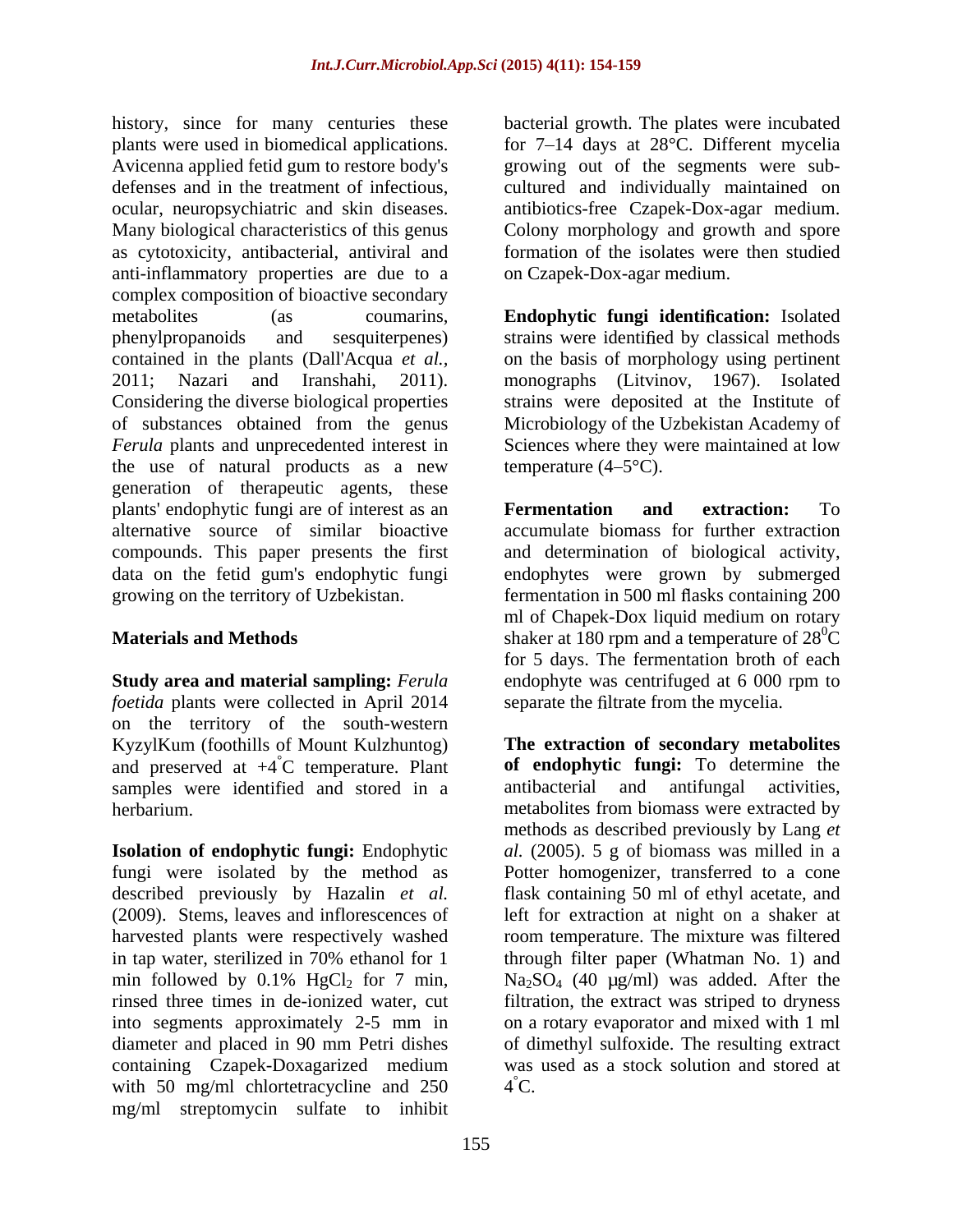**Antimicrobial assay:** The fungal extracts (PA), *F. gillosum* (FG)*, F. oxysporum* (FO), were screened using the agar diffusion *F. solani* (FS), *F. senitectum 1* (FS1)*,* and *F.* method for antimicrobial activity against *vasinfectum* (FV) testing cultures (deposited potentially pathogenic bacteria *Escherichia coli*, *Staphylococcus aureus*, and *Pseudomonas* and phytopathogen fungi *F. oxysporum*, *F. solani, F. gillosum, F. vasinfectum* and *F. senitectum*. Academy of Sciences) were used to Antimicrobial activity was assessed by the determine extracts' antimicrobial activity size (diameter in mm) of the inhibition zones. Gentamicin sulphate at a concentration of 10 U/ml and nystatin at a concentration of 1 ug/ml were used as studied endophytes contain metabolites with standard antibacterial and antifungal agents an extra trace inhibitory activity against respectively, while sterilized water was used some of the used testing cultures. The as the negative control. Each inhibition antibacterial activity, comparable to a experiment was repeated three times. standard antibiotic, was detected only in the Testing cultures were grown on beaf-extract agar for bacteria and Sabouraud's glucose agar for fungi ("HiMedia", India). The Petri dishes with corresponding nutrient solutions were inoculated with daily testing culture suspension in physiological solution with a exhibited minimal activity against E. coli, concentration of  $1x10^6$ , dried, cut 5 mm diameter wells in agar, embedded with 300 l of extract and incubated at a temperature of 37°C for 24 48 hours, and fungi at a temperature  $28^{\circ}$ C for 72–96 hours, phytopathogens *F*, gillosum and *F*.

Ten isolates of endophytic fungi were leaves (4 isolates) of fetid gum (*Ferula* and indicates c<br>foatida) (Figure 1) *foetida*) (Figure 1).

As shown in table 1, the isolated endophytic fungi contained three strains of the inhibiting metabolites in extracts, pathogens'<br>Alternaria genus two strains of Eusarium strains around was studied with six-fold *Alternaria genus*, two strains of *Fusarium*, *Aspergillus* and *Ulocladium* genus, and one representative of the *Acremonium* genus.

*Escherichia coli* (EC), *Staphylococcus aureus* (SA), *Pseudomonas aeruginosa* in the Department of Collection Industrially Important Cultures of Microorganisms of the Institute of Microbiology under the Uzbekistan Academy of Sciences) were used to determine extracts' antimicrobial activity from tested strains' biomass (Table 2).

and was inactive against P. aeruginosa. , dried, cut 5 mm and was inactive against *P. aeruginosa*. Table 2 shows that the extracts of five biomass *F. sambucinum - FF59S* extract, isolated from the fetid gum stem. Growth inhibition zone for *S. aureus* was more than 15 mm, similar to reference antibiotic gentamicin. At the same time, the extract exhibited minimal activity against *E. coli*, and was inactive against *P. aeruginosa*.

respectively. *vasinfectum* growth from more than 15 mm. **Results and Discussion** recovered from the stem (6 isolates) and **E**rom the study presents practical value as it It is established that the extract of the same endophyte contains metabolites inhibiting phytopathogens *F. gillosum* and *F.* Although the extract growth inhibitory activity is twice lower than reference antibiotic (30 mm), the evidence obtained from the study presents practical value as it indicates on the presence of the active substances.

> Considering low concentration of growth inhibiting metabolites in extracts, pathogens' growth was studied with six-fold concentrated extracts. Contrary to our expectations, concentrated extracts of all endophytes except *F. sambucinum - FF59S* was found to enhance testing cultures' growth instead of inhibition (Figure 2).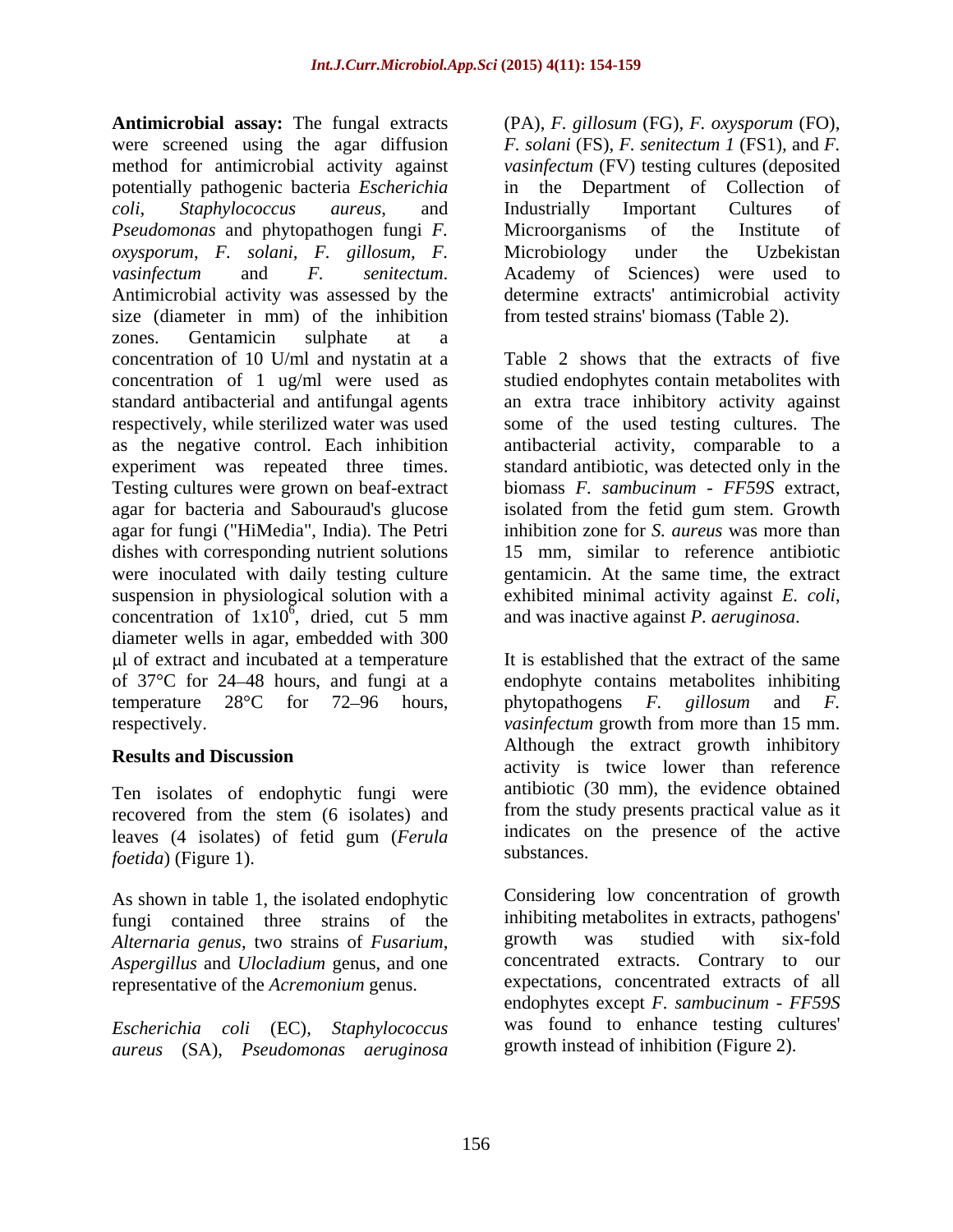### *Int.J.Curr.Microbiol.App.Sci* **(2015) 4(11): 154-159**

| Part of a plant Isolate name |                                |
|------------------------------|--------------------------------|
|                              | Fusarium sambucinum - FF59S    |
|                              | Fusarium sp. - FF60S           |
|                              | Alternaria sp. - FF61S         |
|                              | Acremonium coremioides - FF79S |
|                              | Aspergillus fumigatus - FF80S  |
|                              | Ulocladium sp. - FF82S         |
|                              | Alternaria sp. - FF62L         |
|                              | Alternaria sp. - FF63L         |
|                              | Ulocladium sp. - FF64L         |
|                              | Aspergillus terreus - FF65L    |

**Table.1** *Ferula foetida* endophytic fungi composition

**Table.2** Antimicrobial activity of *Ferula foetida* fungal endophytes

|   | <b>Testing cultures</b> | EC SA PA FG FO FS FS1 FV                                                                              |
|---|-------------------------|-------------------------------------------------------------------------------------------------------|
|   | Endophytes              | Pathogen growth inhibition zone, mm                                                                   |
|   | FF59S                   | $15 \t- 15 \t3 \t- 15$                                                                                |
|   | FF61S                   |                                                                                                       |
|   | FF80S                   | , where the contribution of the contribution of the contribution of the contribution of $\mathcal{A}$ |
| 4 | FF82S                   | and the company                                                                                       |
|   | FF63L                   | $      8$ $1$ $-$                                                                                     |
|   | FF64L                   | $2 -$<br>2 - - - - - 1                                                                                |
|   | gentamicin              | 25 15 15                                                                                              |
|   | nystatin                | 30 30 30 30 30                                                                                        |

**Table.3** IAA and GA content in endophytes *Ferula foetida*

| <b>Endophytic fungi</b>       | <b>GA</b> | IAA                               |
|-------------------------------|-----------|-----------------------------------|
|                               |           | $(\mu g\vert m)$ $(\mu g\vert m)$ |
| Fusarium sambucinum-FF59S     | 50        | 300                               |
| Fusarium sp.- FF60S           |           | 50                                |
| Alternariasp. - FF61S         |           | 190                               |
| Acremonium coremioides- FF79S | 10        | 200                               |
| Aspergillus fumigatus - FF80S | 30        | 210                               |
| Ulocladium sp. - FF82S        |           | 180                               |
| Alternaria sp.-FF62L          |           | 210                               |
| Alternaria sp.-FF63L          |           | 280                               |
| Ulocladium sp.- FF64L         |           | 150                               |
| 10 Aspergillus terreus- FF65L |           | 250                               |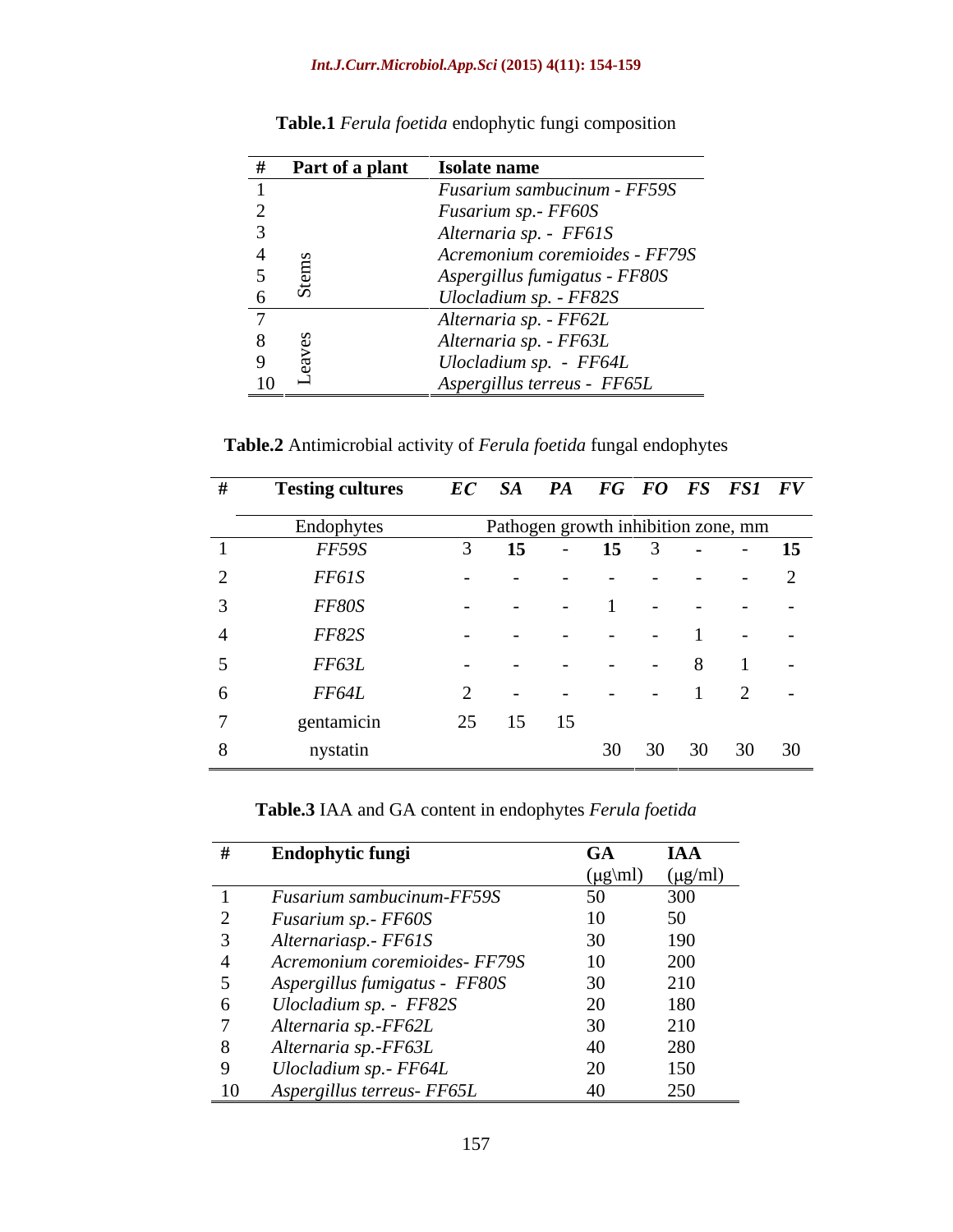

**Figure.1** Fetid gum (*Ferula foetida*) growing in south-west of Kyzyl-Kum (foothills of Kuljuytog mountain)

**Figure.2** Pathogens' growth inhibition zone by extracts of *Fusarium sambucinum - FF59S* isolated from fetid gum stem (a) - non concentrated, b) - concentrated)